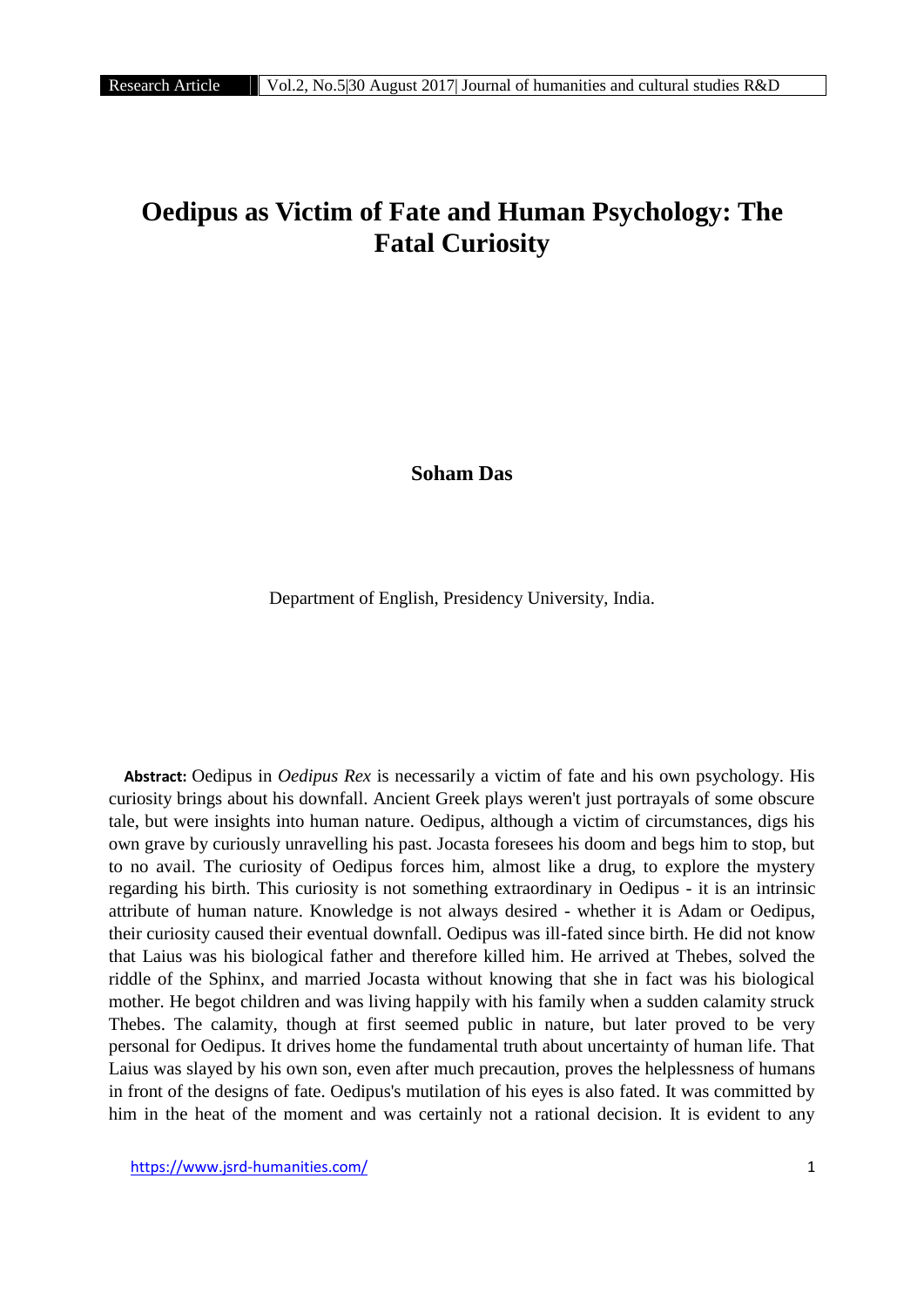modern reader that Oedipus does not have justice. Destiny treats him unfairly. Oedipus, in fact, defends his actions in *Oedipus Rex* in its sequel *Oedipus At Colonus*. The research paper discusses the unhappy fate of Oedipus and the role of destiny and his own curiosity in achieving it. Textual analysis has been adopted as the principal methodology in this research paper.

*Keywords***—**Ancient Greek Drama, Oedipus Rex, Sophocles, Destiny.

## Introduction

*EDIPUSTyrannos* or *Oedipus Rex* or *Oedipus the King* or *King Oedipus* is the first part of the trilogy of dramas by ancient Greek dramatist Sophocles regarding the myths and legends *O*surrounding the Royal House of Thebes. Oedipus is a Latinized form of Greek [1] which means swollen foot from '<sub>1</sub><sup>[1]</sup> which means to swell and '<sub>1</sub><sup>[1]</sup> which means foot. Oedipus carries his past in his very name. He is actually the biological son of King Laius of Thebes. However, hearing a divine prophesy about her soon being destined to slay Laius, King Laius's wife Jocasta hands over the new-born to her servant to kill the baby. However, Oedipus is rescued by another man from Corinth, who finds him with his ankles riveted. He carries Oedipus to Corinth, where King Polybus of Corinth who had no children, adopts Oedipus as his own son. Oedipus grows up believing Polybus to be his father. However, the old terror returns as Oedipus gets to know the

divine prophesy by the Oracle of Delphi regarding him. He

flees from Corinth in order to escape the terrible prediction. He reaches Thebes and finds it to be in absolute disarray with its King Laius been murdered by unknown assassins. Oedipus is successful in solving the problem of the Theban people by answering the riddles of the deadly Sphinx and destroying its power. Oedipus receives a hero's welcome. He becomes the king of Thebes and also marries the widow of King Laius, Jocasta. They live happily for several years until tragedy strikes Thebes again. It is at this point that the play *Oedipus Rex* begins.The play begins with the people of Thebes, led by a priest, appealing to King Oedipus to save them from the terrible calamity all around in Thebes. King Oedipus pledges to help them in every possible way. Creon, Oedipus's brother-in-law, comes back from the Pythian shrine of Apollo with the divine directive that the killer of Laius must be found out and banished from Thebes in order to end the ongoing tragedy in Thebes. Oedipus promises to solve the mystery of Laius's murder. Teiresias, a revered blind prophet who had been summoned to Oedipus's palace, declares Oedipus as Laius's murderer, much to Oedipus's fury, disgust and suspicion. Oedipus embarks on a rash interrogation-based investigation in order to find out the truth about Laius's murderer and his own birth.

## Chorus as Human Conscience

The chorus is a unique feature of ancient Greek plays. The chorus has a crucial role to play in *Oedipus Rex.* The chorus provides insightful commentaries on the statements made by the major characters and the events unfolding on stage. The chorus also often acts as a mediator and interjects with very important comments. The chorus expresses its view in one voice  $-$  it is a symbol of collective public opinion. The composition of the chorus is specified in the drama –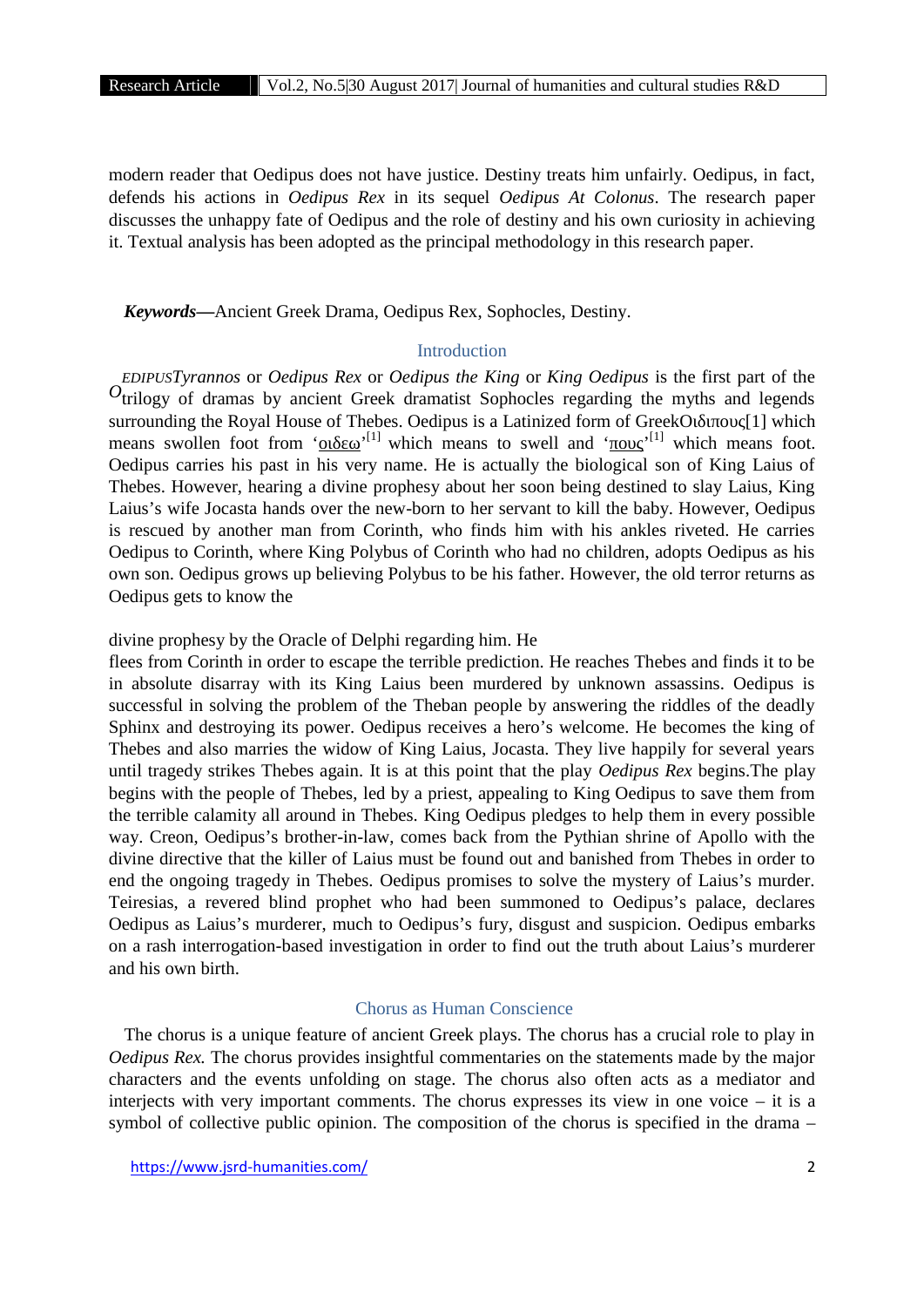mostly Theban elders. The major characters, Oedipus, Creon and Jocasta, often engage in a conversation with the chorus. The chorus provides perspective to the incidents happening on stage. The chorus is the companion of Oedipus in his venture to unravel the mystery of King Laius's death. Oedipus is often advised by the chorus during the investigation, like the idea to summon the blind prophet, Teiresias. It tries to intervene when Oedipus gets into a verbal duel first with Teiresias and later with his brother-in-law, Creon. Oedipus comments that –

"A fine peacemakers' part your worships would have played!"[2]

The chorus is confused when Teresias declares that Oedipus is the killer of Laius. They are in a dilemma between their allegiance and respect for their King and the straight allegations raised against him by their revered prophet. They say –

"We cannot believe, we cannot deny; all's dark.

We fear, but we cannot see, what is before us."[2]

It is the chorus that enquires about Jocasta and Oedipus's fate at the end of the play. The chorus makes very important observations regarding various dramatic situations on stage. After the mystery of Oedipus's birth is solved, the chorus makes the following observation –

"All the generations of mortal man add up to nothing!

Show me the man whose happiness was anything more than illusion

Followed by disillusion

Here is the instance, here is Oedipus, here is the reason

Why I will call no mortal creature happy."[2]

It is interesting to note that the chorus is never judgemental about Oedipus but rather blames his destiny for his eventual ruin.

#### Role of Destiny

Destiny or fate is the most important theme of *Oedipus Rex.* Oedipus becomes the King of Thebes by his own ability. But he is shattered completely by the designs of fate. There is no rational explanation as to why the curse was imposed upon him. Oedipus tries his best to evade his predicted destiny, but in spite of his efforts, he fails. Oedipus believed he could survive, given his resourcefulness and power. He declares to Creon that –

"Kingdoms are won by men and moneybags."<sup>[2]</sup>

Oedipus is proved wrong at the end of the play. Creon becomes the King without having either men or money and Oedipus loses everything. Jocasta makes an apt observation –

"Chance rules our lives, and the future is all unknown."<sup>[2]</sup>

That Oedipus should suffer thus all his life, bearing the dangerous predictions regarding him, seems pre-destined. Oedipus is a happy man in the beginning of the play. He is loved and respected by fellow the Thebans. He has good relations with his brother-in-law Creon. There is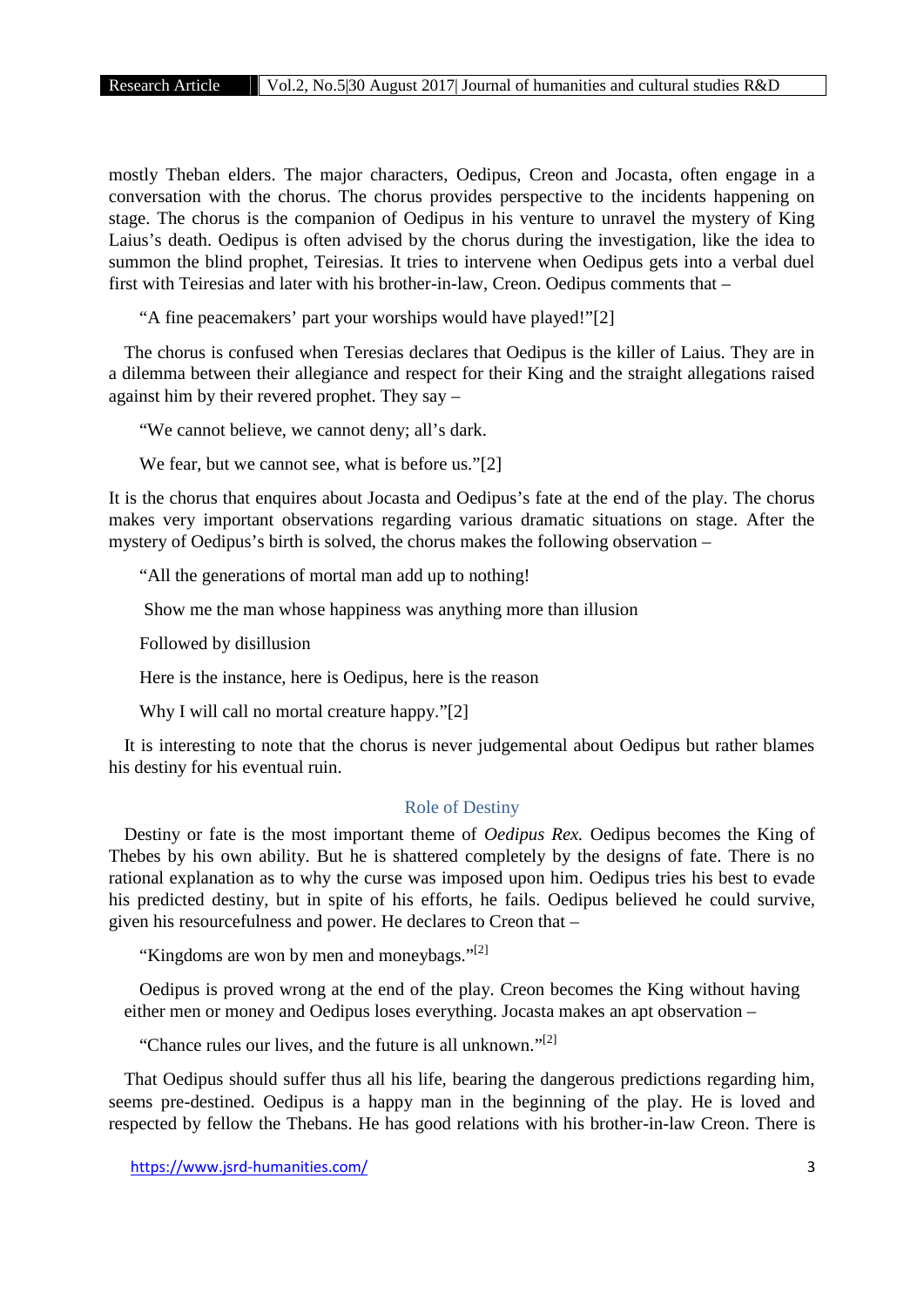also marital bliss between Jocasta and Oedipus as is evident when Oedipus tells Jocasta – "You are more to me than these good men". The ultimate tragedy of Oedipus is shaped by coincidence and his own destiny. Oedipus is hailed as 'the greatest of men' by the chorus at the end of the play. Yet such a great man had such a lowly fall. The role of fate is aptly summarised in these concluding lines of *Oedipus Rex* –

"Behold, what a full tide of misfortune swept over his head.

Then learn that mortal man must always look to his ending,

And none can be called happy until that day when he carries

His happiness down to the grave in peace."[2]

Oedipus is a miserable victim of Fate's fancies. It seems as if the unseen forces of destiny have plotted against Oedipus to bring about his downfall. It isindeed by a very cruel coincidence, that Oedipus murders his father, marries his mother and begets children – without himself having the slightest hint about his own misdeeds. A modern reader would never blame Oedipus for his 'sins'. Oedipus is an unconscious offender. He is like an alien in a foreign city, who is caught for breaking the rules that he himself was not aware of. Indeed, it is a moment of great dramatic irony when Jocastsa exclaims upon hearing of the news of King Polybus's death –

"Where are you now, divine prognostications!

The man whom Oedipus has avoided all these years,

Lest he should kill him – dead! By a natural death,

And by no act of his!"

At this point, Jocasta and others on stage are not aware that King Polybus was not the biological father of Oedipus.. Oedipus actually unknowingly fulfilled the divine prophecy by slaying his biological father Laius at Phocis.

That, Oedipus has a noble bent of mind is portrayed by the fact that the moment he gets the proof of his own wrongdoings, he convicts himself guilty. Oedipus laments –

"Revealed as I am, sinful in my begettting,

Sinful in marriage, sinful in shedding of blood!" $[2]$ 

He blinds himself as a way of self-punishment and repentance. Interestingly, at this point, Oedipus does not present any argument to defend himself and his actions. He, however, does so in *Oedipus AtColonus* –

"He whom I killed

Had sought to kill me first. The law

Acquits me, innocent, as ignorant,

Of what I did."[2]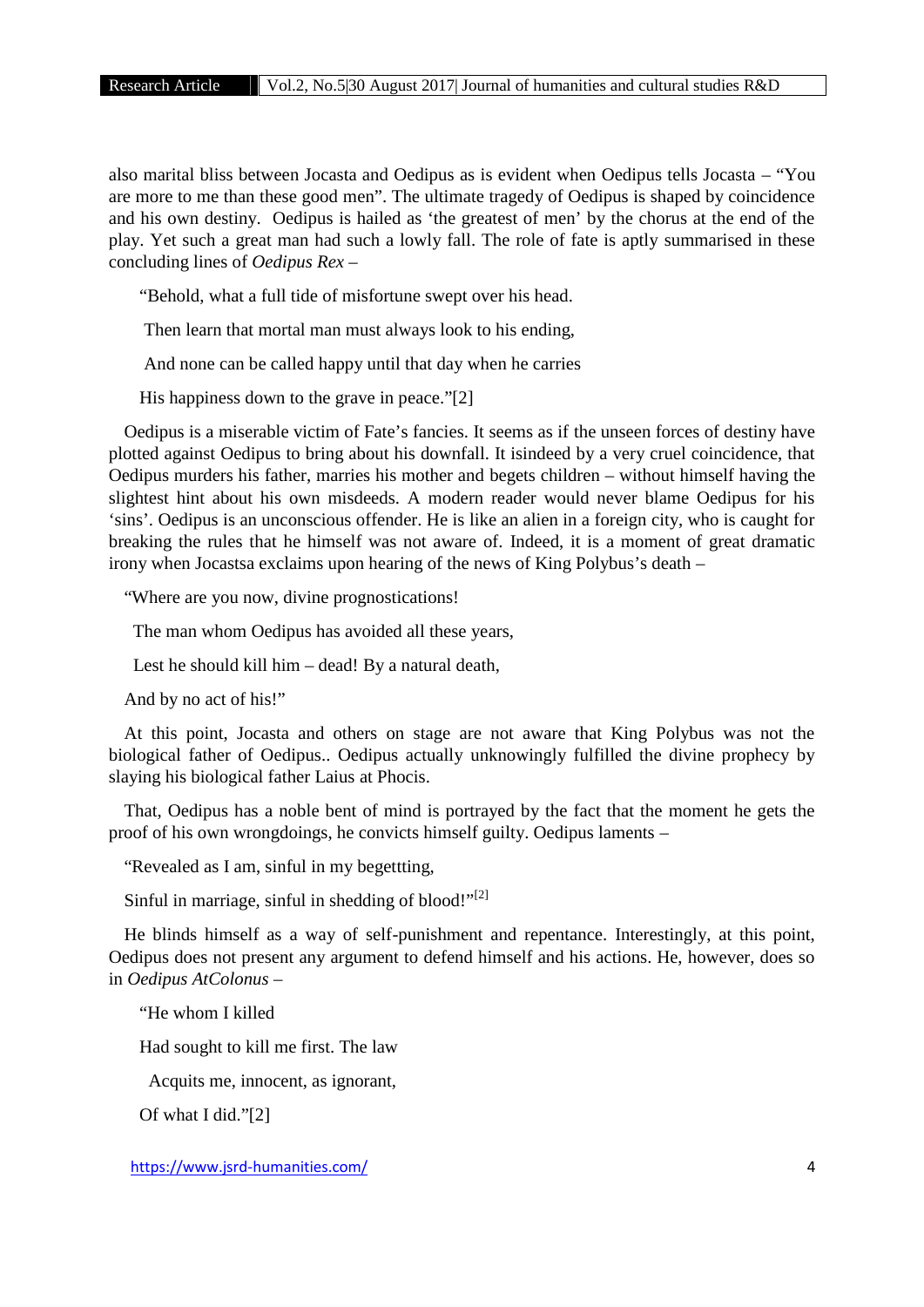Oedipus correctly voices his defence argument. His ignorance is his biggest claim for acquittal.

## Ancient Greek Plays as Commentaries on Human Nature

Ancient Greek plays dealt with various traits in man and his inherent nature. Through tragedies, comedies and satyr-dramas[5], the Greek playwrights showcased the human life and its twists  $\&$  turns – situations that the audience could relate with. Sophocles, Euripedes&Aesychlus<sup>[4]</sup> were masters of this art. Sophocles' *Oedipus Rex* is a perfect example of Greek tragedy. Sophocles drew the story of *Oedipus Rex* from popular myths<sup>[5]</sup> regarding the Royal House of Thebes. However, Sophocles brought about a number of important modifications in the play<sup>[5]</sup>. The final plot of the play must been shaped The fall of Oedipus, is a grand moment of tragedy. The fall of Oedipus also highlights the uncertainty of human life and the crucial role destiny plays in it. All of Oedipus's resourcefulness could not save him from his eventual ruin. Oedipus alludes to his past achievements in the play, but they are not enough to save him. In his personal crisis, destiny was definitely not on his side. The play *Oedipus Rex* ends on a tragic note with Queen Jocasta committing suicide and King Oedipus blinding himself. The life of King Oedipus is shattered forever. Oedipus would carry this burden of infamy throughout his life as is shown in *Oedipus AtColonus.*

#### The fatal curiosity of oedipus

*Oedipus Rex* is about the quest of King Oedipus in search of knowledge about his own past. He declares philosophically and very significantly  $-$ 

"Born thus, I ask to be no other man

Than that I am, and will know who I am."

The curiosity of King Oedipus brings about his downfall. He begins the quest with a vow to discover the killer of King Laius. Teiresias, the blind prophet, was reluctant to tell the truth about the killer of Laius.However,Oedpius's insistence makes Teiresias declare that Oedipus himself was the killer of Laius. After the revelation by the messenger of Corinth about King Polybus not being his real father,Oedipus leaves no stone unturned in his quest to solve the mystery of his own birth. He is advised by Jocastato refrain from searching the truth – yet his curiosity leads him on. Oedipus summons the shepherd who used to work under Laius and who was the sole witness of Laius's death. In spite of the shepherd's reluctance, Oedipus forces him to speak the truth. Jocasta reproaches him for his unfaltering urge to learn the truth –

"Doomed man! O never live to learn the truth!"[2]

Oedipus is determined to find the truth – he almost seems to be under a spell to find the truth –

"Let all come out,

However vile! However base it be,

I must unlock the secret of my birth."[2]

It is a great dramatic irony that, when Oedipus gets to know the complete truth, he cries –

"Alas! All out! All known, no more concealment!"<sup>[3]</sup>